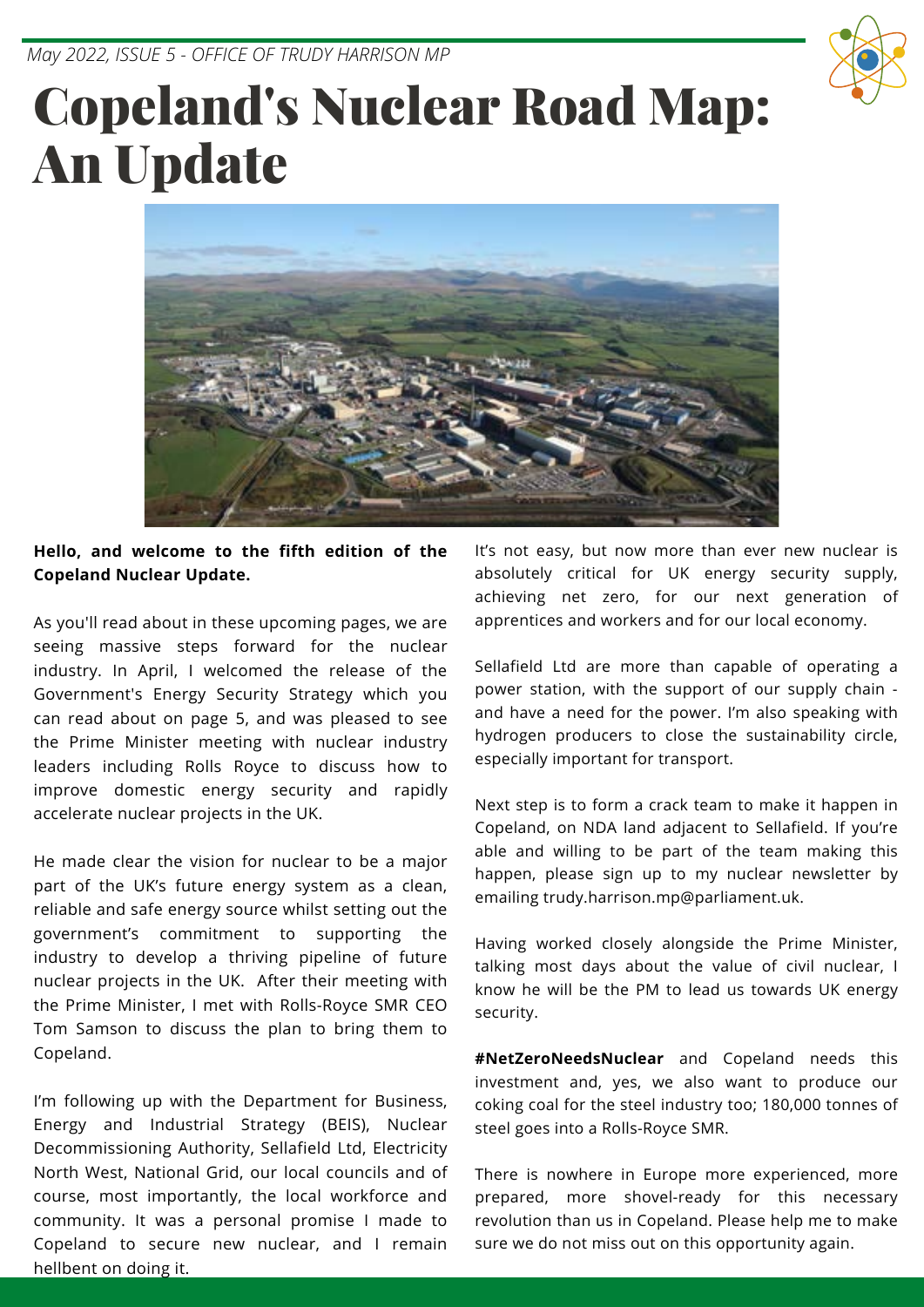## Trudy attends launch of Copeland's robotics facility

**A new facility in Whitehaven is the first network of robotics and artificial intelligence collaboration hubs across the UK.**

Sitting on a headland above Whitehaven harbour, the first of a network of robotics and artificial intelligence hubs across the UK opened its doors to stakeholders recently. The facility, known as RAICo1, will ultimately be used by Sellafield Ltd, supply chain partners and academia to develop the technology needed to decommission Sellafield and other sites like it.

Trudy said: "I had the pleasure of visiting RAICo1 in Whitehaven for a preview of the outstanding new facility. It was fascinating to see demonstrations of the robotics and artificial intelligence capability that will soon be deployed here to be able to work in hazardous environments and address significant decommissioning challenges.

The facility is a fantastic example of collaborative working, between Sellafield Ltd, Nuclear Decommissioning Authority, UK Atomic Energy Authority, National Nuclear Laboratory and the University of Manchester, and the robotics and artificial intelligence developed will be used at nuclear facilities not only in this country, but has the potential to be rolled out across the world."

For a video of my visit to RAICo1, click [here](https://www.facebook.com/SellafieldLtd/videos/1151427458962937).

Sellafield Ltd also welcomed to RAICo1 a delegation from TEPCO - the company in charge of decommissioning the Fukushima-Daiichi nuclear site in Japan. For further information on this visit, click [here](https://www.politicshome.com/members/article/tepco-visit-to-new-robotics-centre).





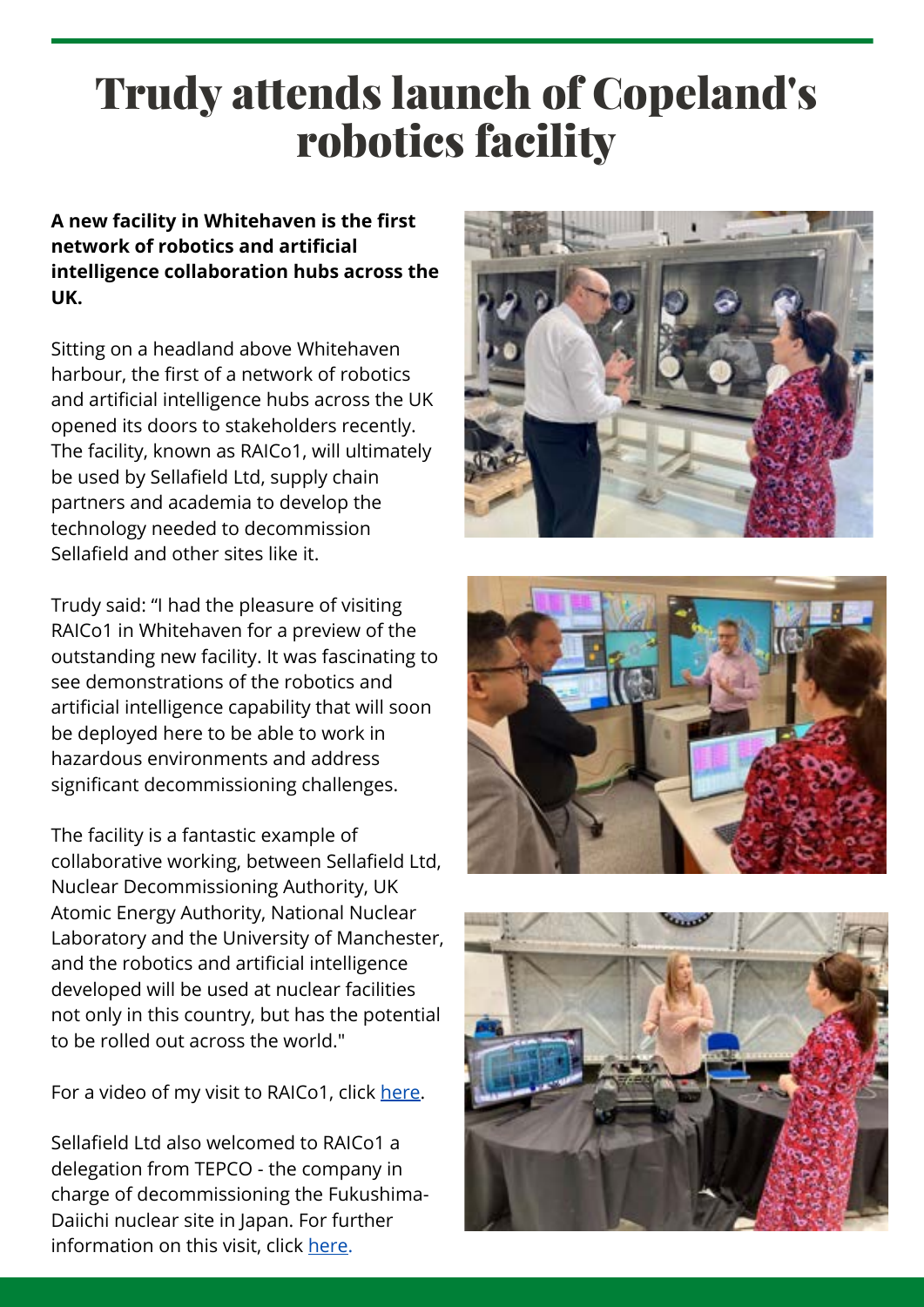## Trudy welcomes Rolls Royce SMR progress



**Trudy has welcomed the announcement that Rolls Royce SMR has entered the regulatory assessment process.**

Trudy has campaigned for five years for the introduction of small modular reactors (SMRs) – and to have them located in Copeland.

The announcement that Rolls Royce SMR's nuclear power plant design is entering the Generic Design Assessment (GDA) process with its regulators is a significant step forward.

Trudy said: "I am thrilled at the news that Rolls Royce SMR are taking the next step with entering the Generic Design Assessment.

"I have been a champion of this technology since my election to Parliament so it's great to see progress. Technologies like SMRs could provide the future nuclear pipeline in Copeland.

"It is more important than ever that we build new nuclear, large and small, to reach net zero and so we aren't reliant on foreign countries for energy."

It was announced in November 2021 that Rolls Royce SMR will invest £195 million of private funding in the project to develop SMRs, with a further £210 million pledged from the Government.

This is the most significant step so far in securing consent for the Small Modular Reactor (SMR) design to operate in the UK and follows successful completion of the Department for Business Energy and Industrial Strategy's initial screening process.

Rolls-Royce SMR CEO, Tom Samson, said: "Entering the GDA assessment process is another major milestone as we head at pace towards our goal of deploying a fleet of SMRs which will produce affordable, low carbon electricity – helping meet future energy demands and reach our net zero targets.

"The UK regulatory process is internationally recognised and respected. We welcome the scrutiny and challenge that goes into the assessment of our nuclear power plant design."

The 470MW SMR draws upon wellestablished Pressurised Water Reactor (PWR) technology in use all over the world, but Rolls-Royce SMR's unique approach will see the reactor components built in factory conditions and assembled on site.

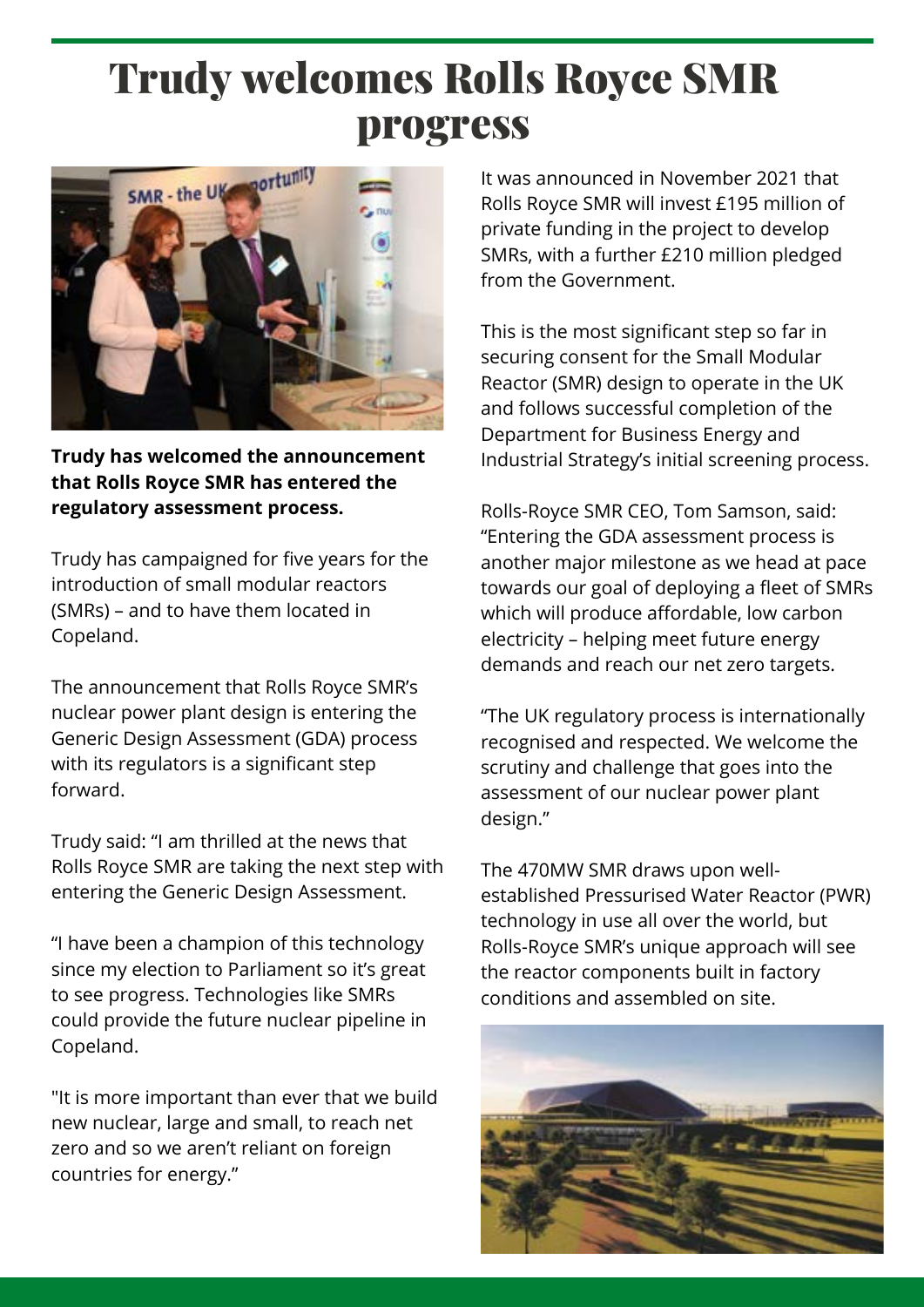## PM meets with nuclear industry leaders



**Prime Minister Boris Johnson hosted a roundtable at Downing Street with leaders from the nuclear industry including Rolls Royce to discuss how to improve domestic energy security and rapidly accelerate nuclear projects in the UK.**

The Prime Minister made clear the vision for nuclear to be a major part of the UK's future energy system as a clean, reliable and safe energy source. He set out this government's commitment to supporting the industry to develop a thriving pipeline of future nuclear projects in the UK in a cost-effective way.

Industry representatives set out the various technologies and projects they are developing, from larger nuclear power plants to small modular reactors, capitalising on both British and international expertise.

The Prime Minister invited views on how the UK can accelerate rapid progress on securing new nuclear capacity.

They discussed the benefits of scaling up investment and removing barriers facing development, agreeing to work together to help projects become operational more quickly and cheaply.

The Prime Minister and attendees also reflected on the need to build strong skills and supply chains to support the UK nuclear industry.

The roundtable came ahead of the publication of the Government's energy security strategy, with renewable energy, nuclear and domestic gas all a crucial part of achieving its aims.

After the roundtable, the Prime Minister met with apprentices from EDF Energy and saw a model of Rolls Royce's Small Modular Reactor design.

Business Secretary Kwasi Kwarteng, Chancellor of the Duchy of Lancaster Steve Barclay and Exchequer Secretary to the Treasury Helen Whatley also attended the roundtable.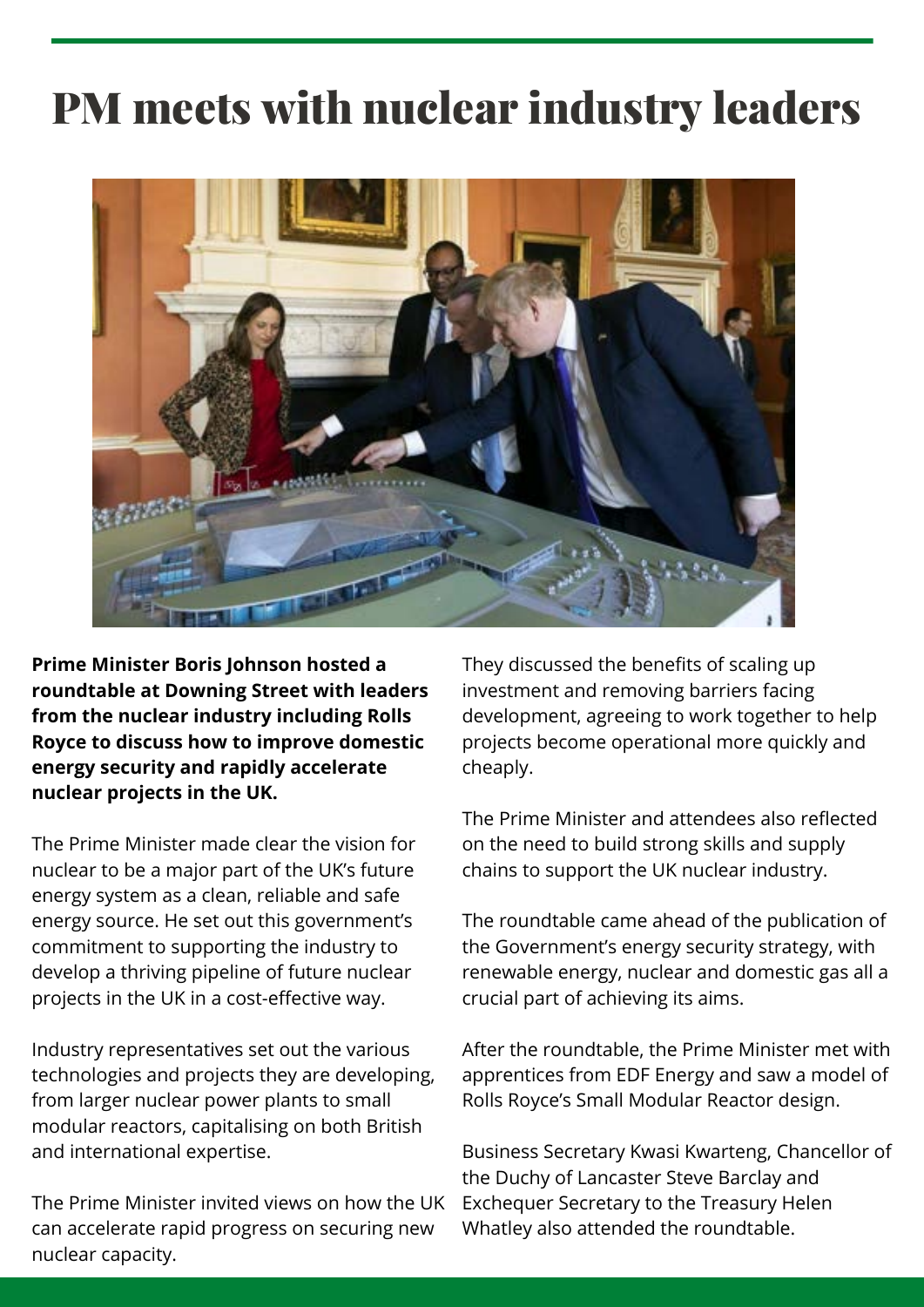### Energy Strategy hailed by Trudy



**Trudy has hailed the Government's new energy strategy as a "massive step forward for the nuclear industry".**

The Government published its British Energy Security Strategy, which signifies a significant acceleration of nuclear, with an ambition of up to 24GW by 2050 to come from this safe, clean and reliable source of energy.

Subject to technology readiness from industry, small modular reactors (SMRs) will form a key part of the nuclear project pipeline, the Government adds.

Trudy said: "The new British Energy Security Strategy is a massive step forward for the nuclear industry. It will target more nuclear energy, as well as renewables, in a quest to produce low carbon power for 95% of all our energy needs by 2030.

"I am particularly encouraged by the role for nuclear. A new nuclear delivery body will supercharge delivery and a commitment for up to eight new nuclear reactors by 2030 provides a great opportunity for new nuclear deployment here in Cumbria."

A new government body, Great British Nuclear, will be set up immediately to bring forward new projects, backed by substantial funding, and the Government will launch the £120 million Future Nuclear Enabling Fund this month.

Trudy has campaigned for five years for the introduction of SMRs, and to have them located in Copeland.

It was announced in November 2021 that Rolls Royce SMR will invest £195 million of private funding into the project to develop SMRs, with a further £210 million pledged from the Government.

Last month, Rolls Royce SMR's power plant design entered the Generic Design Assessment (GDA) process with its regulators.

The British Energy Security Strategy also sets out how Great Britain will accelerate the deployment of wind, solar and hydrogen, whilst supporting the production of domestic oil and gas in the nearer term – which could see 95% of electricity by 2030 being low carbon.

The Prime Minister, Boris Johnson, said: "We're setting out bold plans to scale up and accelerate affordable, clean and secure energy made in Britain, for Britain – from new nuclear to offshore wind – in the decade ahead.

"This will reduce our dependence on power sources exposed to volatile international prices we cannot control, so we can enjoy greater energy self-sufficiency with cheaper bills."

The strategy follows a series of engagement by the Prime Minister and ministers across government with key industry leaders, including from the oil and gas, wind and nuclear sectors. The government continue to work with industry in the coming weeks to drive forward these commitments as fast as industry can deliver.

For the full announcement from the Government, please click [here.](https://www.gov.uk/government/news/major-acceleration-of-homegrown-power-in-britains-plan-for-greater-energy-independence?fbclid=IwAR0gOWwA1cV8lKVnspCkhH8NJ6V5y0JpizY2DMmC_OGVjQ1RVuuNI4xDx1g)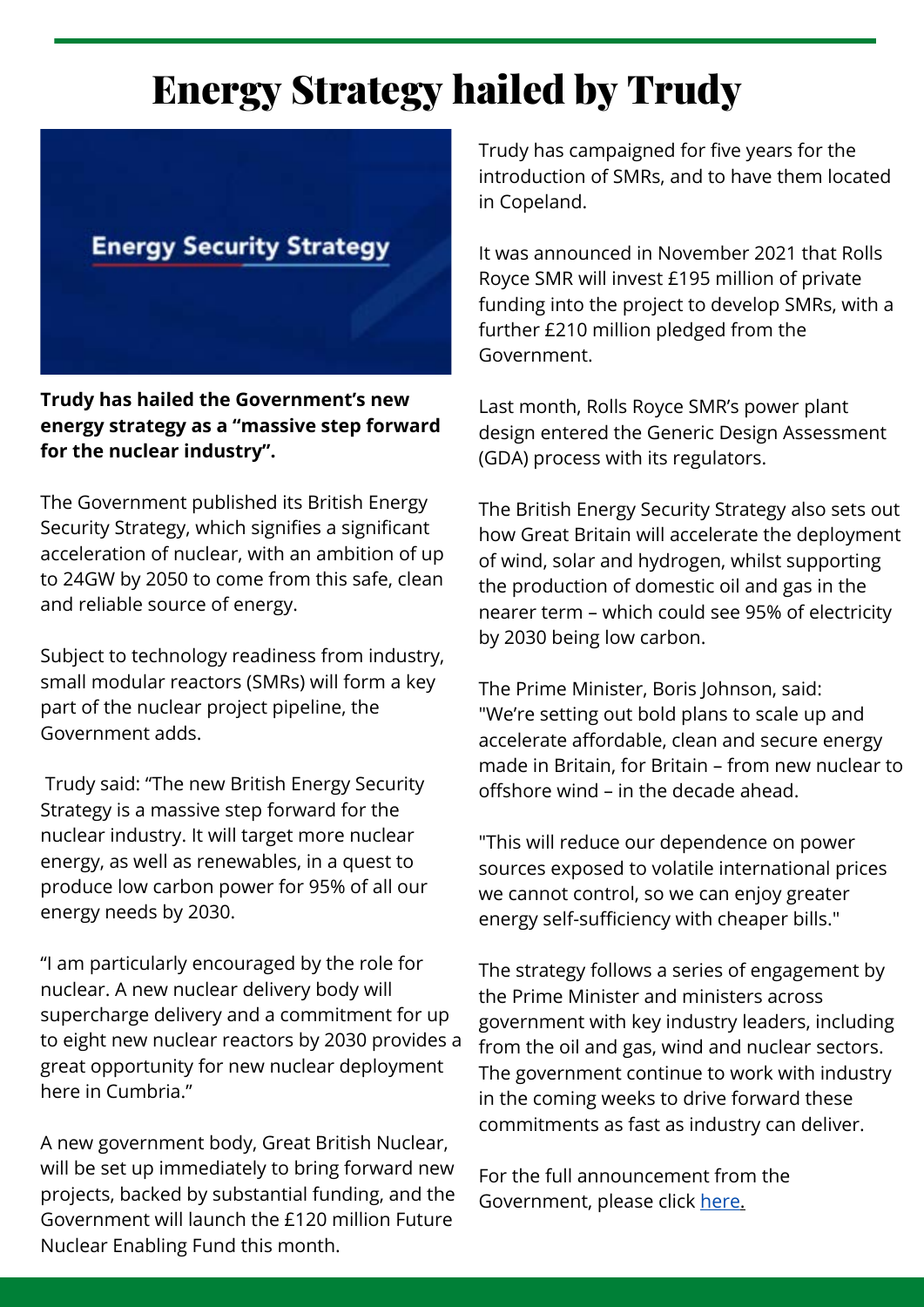### Regional leaders step up support for worldfirst nuclear fusion facility



**Plans to locate a first-of-kind nuclear commercial fusion power plant at Moorside in West Cumbria have been given a boost, with leaders meeting in Westminster to show their support for the project.**

This week, Trudy hosted a reception at the House of Commons to highlight the region's compelling bid to host the Spherical Tokamak for Energy Production (STEP) facility, now one of the final five sites in the competition run by the UK Atomic Energy Authority (UKAEA).

Attendees heard how the region's nuclear heritage and track-record of delivering innovative new technologies meant that the North West's bid should be in poll position – with the supply chains, skills, researchers and workforce already in place to write the UK's next energy generation chapter.

Trudy said: "Locating this this first of a kind fusion pilot at Moorside would be a gamechanger for both West Cumbria and the wider North West. It would make our region a magnet for the best scientists and energy leaders from Britain and around the world. Once again, it will be Cumbria innovating on a global stage, building on the expertise, pioneering spirit and collaboration that has evolved here over decades. "I'm strongly backing the bid for Moorside and the important role that it can play in the future energy mix.

"Cumbria is already a net exporter of electricity to the rest of the UK and this would really take this to the next level."

Energy from fusion technology is a major clean power source currently being developed, without the waste management associated with fission. As such, Moorside could provide a blank canvas to progress the new technology at pace, but draw on the expertise and infrastructure of the wider nuclear landscape.

Lord Inglewood, Chair of the Cumbria Local Enterprise Partnership (LEP), said: "Cumbria has a long history of delivering first of a kind nuclear energy facilities that stand us in good stead to drive further innovation. Moorside is the right choice. We were first for fission, and once again we can be first for fusion.

"Whilst plans for major new fission power stations currently focus on sites in the south of England, we have an opportunity to be at the forefront of innovation by becoming home to the first fusion facility. It will form part of a coordinated investment strategy in a wider portfolio of clean energy projects across Cumbria and the North West, including offshore wind, solar and hydrogen.

"It is promising to see really strong support from colleagues across the whole of North West, the South of Scotland and beyond for the bid that we've put forward and we'll keep on making the case until the Government's decision later this year."

The Moorside technical bid, jointly led by the Cumbria LEP and Copeland Borough Council, makes the case for the site being at the heart of the UK; already proven as suitable for clean energy development; and surrounded by an established and thriving nuclear industry with skills, expertise and a track-record of delivering innovation.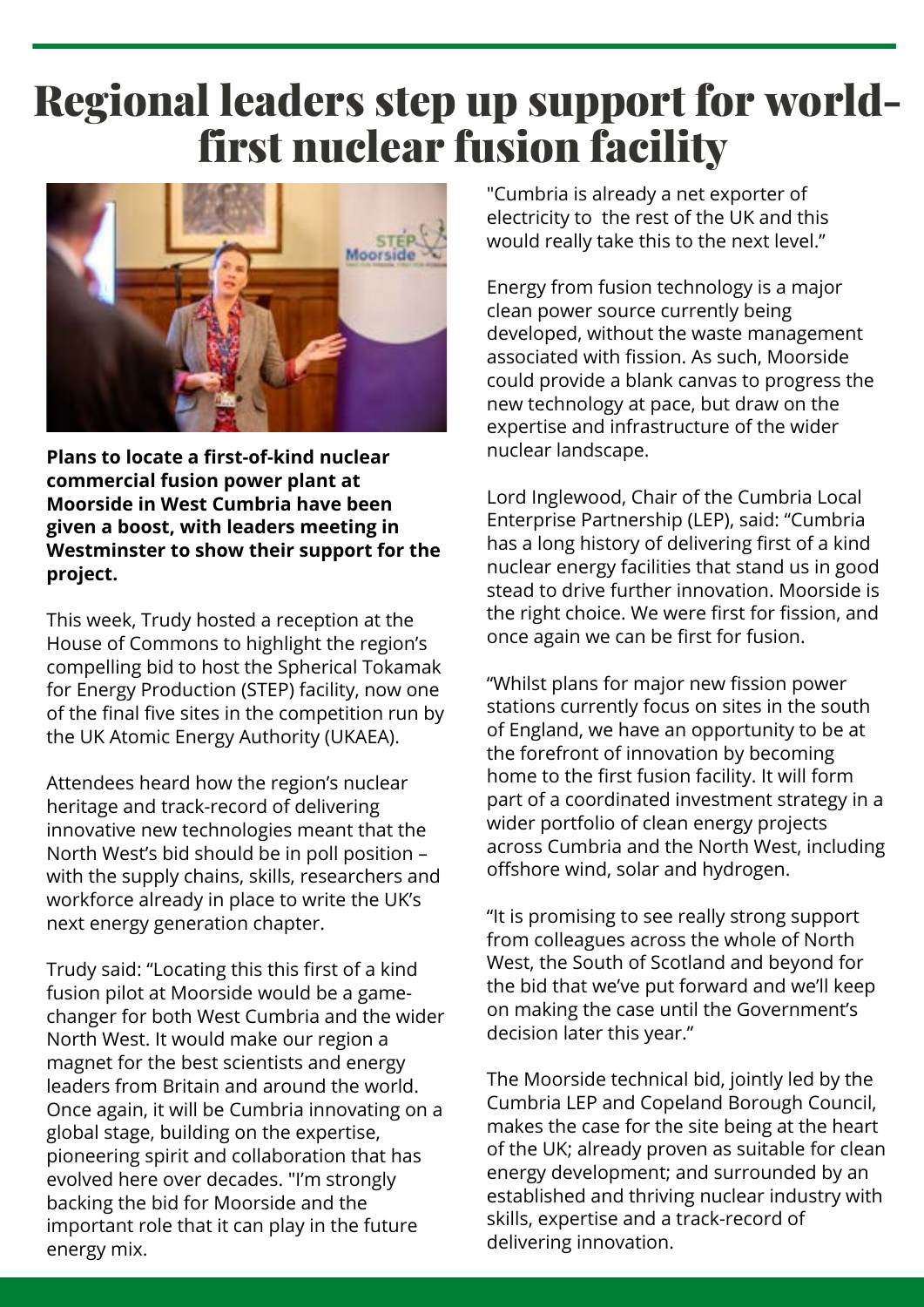## STEP Moorside: First for fission, First for fusion



### *Lord Inglewood discusses why a new era of investment could see Copeland take centre stage.*

**Cumbria LEP and Copeland Borough Council have submitted a bid for the Moorside site to be the location for a nuclear fusion facility. What is the latest position?**

This is an exciting opportunity for Copeland, West Cumbria and the wider North West. The UK Atomic Energy Authority (UKAEA) is running the competition to decide where to locate the first-of-a-kind commercial Spherical Tokamak for Energy Production (STEP) facility.

The assessment process is now in its final stage, with Moorside one of the final five sites being considered.

#### **Why do you think West Cumbria is a compelling location in the competition?**

We have a long history of delivering first of a kind energy generation facilities that stand us in good stead to drive further innovation. Moorside is the right choice. We were first for nuclear fission, and equally we can be first for fusion.

As part of the competition, we've focused on the many factors that set Moorside apart from other sites. The existing skillsets; mature and responsive supply chains; our Heart of the UK location; and the suitability of the site for nuclear development, which are all aspects that make Moorside a compelling choice.

Over and above the technical arguments, Moorside is also the best strategic choice. With national focus on levelling up, this would be a catalytic investment in the North West and secure long-term growth of the clean energy sector in Cumbria.



#### **Why is this a key opportunity for both West Cumbria and the North West?**

Ultimately, fusion will be a globally important technology. It has the potential to create clean, green, safe and abundant energy and help address the UK's net zero commitment. Hosting the facility in West Cumbria and the North West will be a major coup for the region, solidifying our reputation as the place for energy innovation.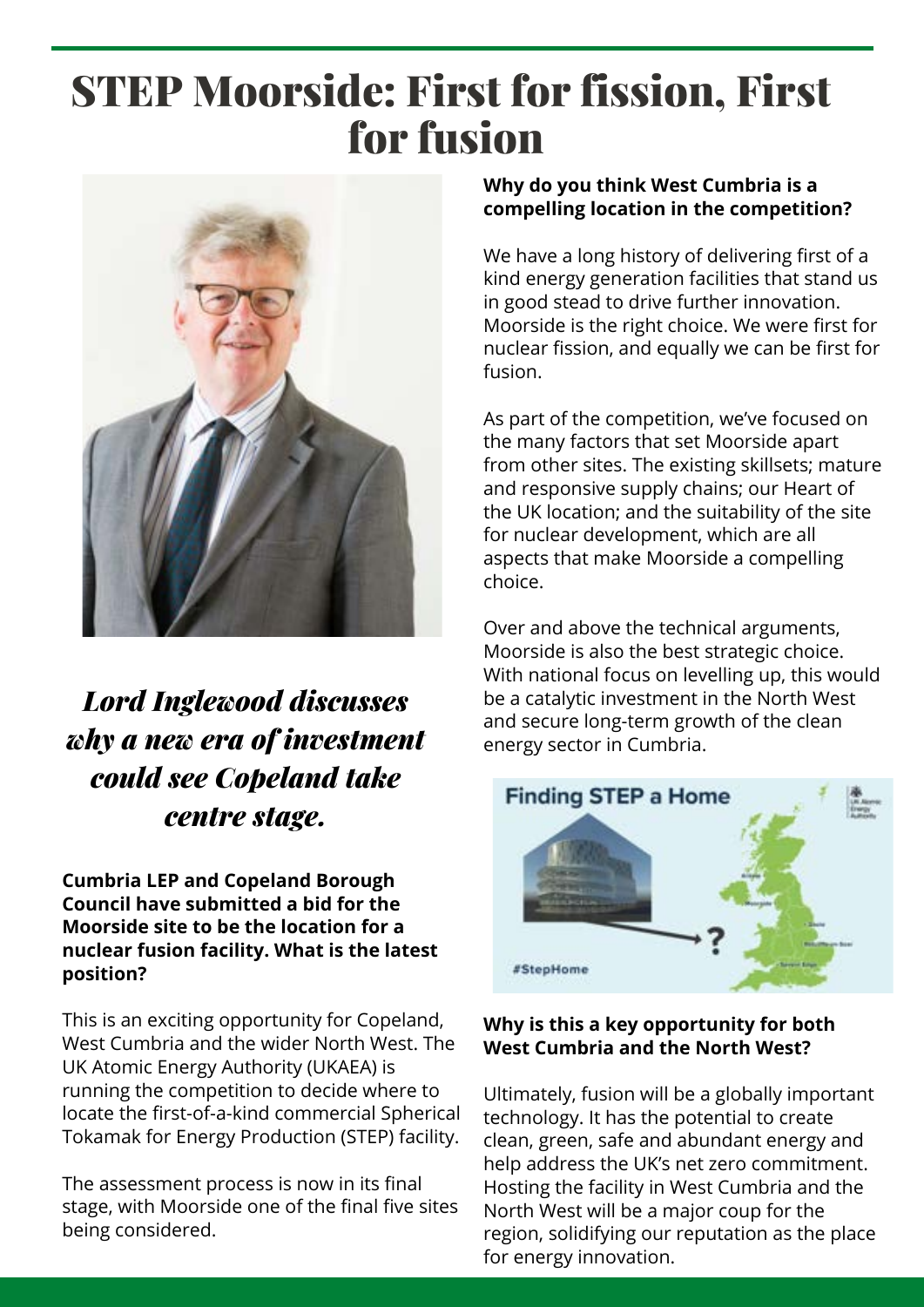It'll have a significant positive impact on our businesses and communities. Choosing Moorside will build a long-term future built on the region's rich nuclear heritage, not only creating new skilled jobs and quality longterm employment for families in Cumbria, but long-term supply chain opportunities.

It will also unlock sustained inward investment in the area and act as a magnet for academics, with the region's researchers already focusing on fusion opportunities.



#### **How does this build on the current nuclear industry in the area?**

It's the natural next step. The region is already well established as a centre of excellence, with 31% of the UK's nuclear workforce in Cumbria, 24,000 people employed in the sector and supply chain. The figure increases to 40% when you consider the wider North West.

STEP Moorside would provide a solid platform for the future, applying existing expertise to the challenges of fusion.

It's also worth saying that, whilst fusion is a monumental opportunity, it's by no means the only show in town. Small Modular Reactors (SMRs) could also play an important role alongside large nuclear as a low-carbon energy source, with sites in Cumbria capable of hosting these, including Moorside.

#### **How does it fit with what's being done to increase energy security in the UK?**

It's a perfect fit. The Government recently launched its Energy Security Strategy which, alongside other energy sources, focuses heavily on nuclear power and its contribution to our future energy supply.

With our nuclear heritage and track record, Cumbria must play a part in Britain's next nuclear chapter.

Whilst plans for major new fission power stations currently focus on sites in the south of England we have an opportunity to be at the forefront of nuclear innovation and become home to the first fusion facility.

It'll form part of a coordinated investment strategy in a wider portfolio of clean energy projects across Cumbria and the North West, including offshore wind, solar and hydrogen.

#### **What happens next?**

We've made several technical submissions to the UKAEA and have been addressing questions from the team leading the competition, alongside site visits. We are all hoping for a positive outcome for Cumbria.

We'd like to thank Trudy Harrison MP and the many individuals and organisations, who continue to support the bid.

We expect UKAEA to make a recommendation on the preferred site this spring, with a decision from Government expected by the end of the year.

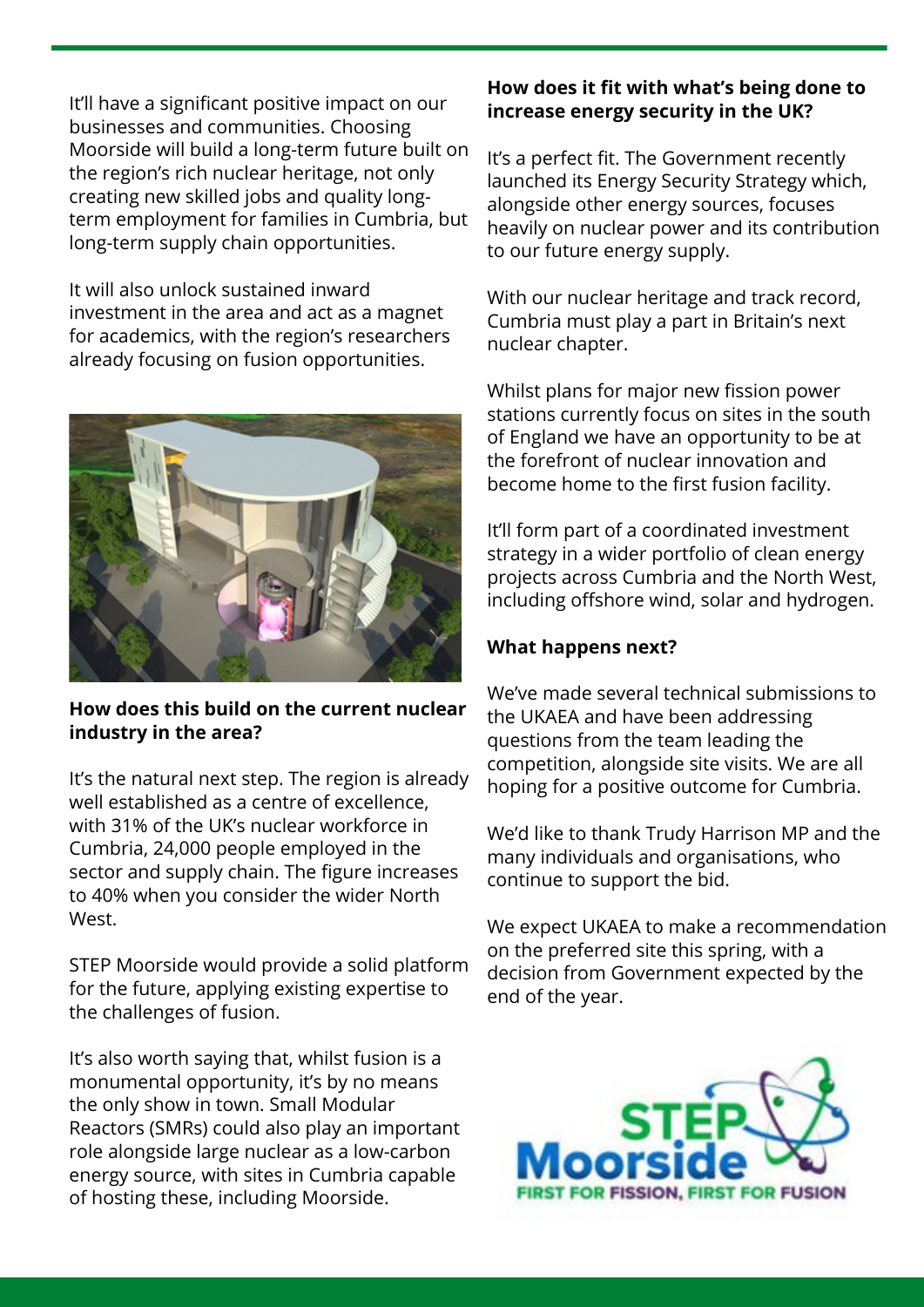### Supercharging nuclear: closing the policy gap



*Five steps to make nuclear happen, ensure energy security and hit net zero*

**As Britain looks for ways to strengthen its energy security and wean itself off imported gas, the Nuclear All Party Parliamentary Group has outlined five steps for the Government to kickstart the UK's nuclear revival.**

The Prime Minister, this week, outlined his intention to make a 'series of big new bets on nuclear', highlighting the need for baseload energy - power that can be relied upon when the sun isn't shining, or the wind isn't blowing.

Nuclear is clean, reliable and sovereign, and the APPG fully supports the Government's intention of including announcements on Small Modular Reactors and large power stations in its upcoming Energy Strategy.

**BE AMBITIOUS:** define a target in the Government's Nuclear Roadmap for Deployment of 15GW by 2035, and at least 30GW by 2050. This would show the UK is serious and committed to fleet deployments of large, small and advanced reactors.

**GET THE FINANCING RIGHT:** by Easter, classify nuclear as green in the UK sustainable investment taxonomy and make nuclear eligible under the Green Financing Framework.

**ACCELERATE PROJECT TIMELINES:** get Sizewell C to Final Investment Decision within 12 months, allocate pre-development funding to the Bechtel/Westinghouse joint venture for Wylfa today, order 10 SMRs in this Parliament, and advance other large and small scale projects.

**GIVE DEVELOPERS ACCESS TO LAND:** give the Nuclear Decommissioning Authority a mandate to lease unused nuclear sites to prospective developers, and make it clear that private owners of potential sites must make land available for nuclear development.

#### **SUPPORT PROJECT DEVELOPMENT:**

streamline the Development Consent Order process and enable developers to carry out multiple planning, consenting and licencing requirements concurrently, saving time without compromising on standards.

Give all relevant regulatory bodies a net zero obligation. Assign additional money to the Future Nuclear Enabling Fund and publish details on bidding criteria and process.



All-Party Parliamentary Group on Nuclear Energy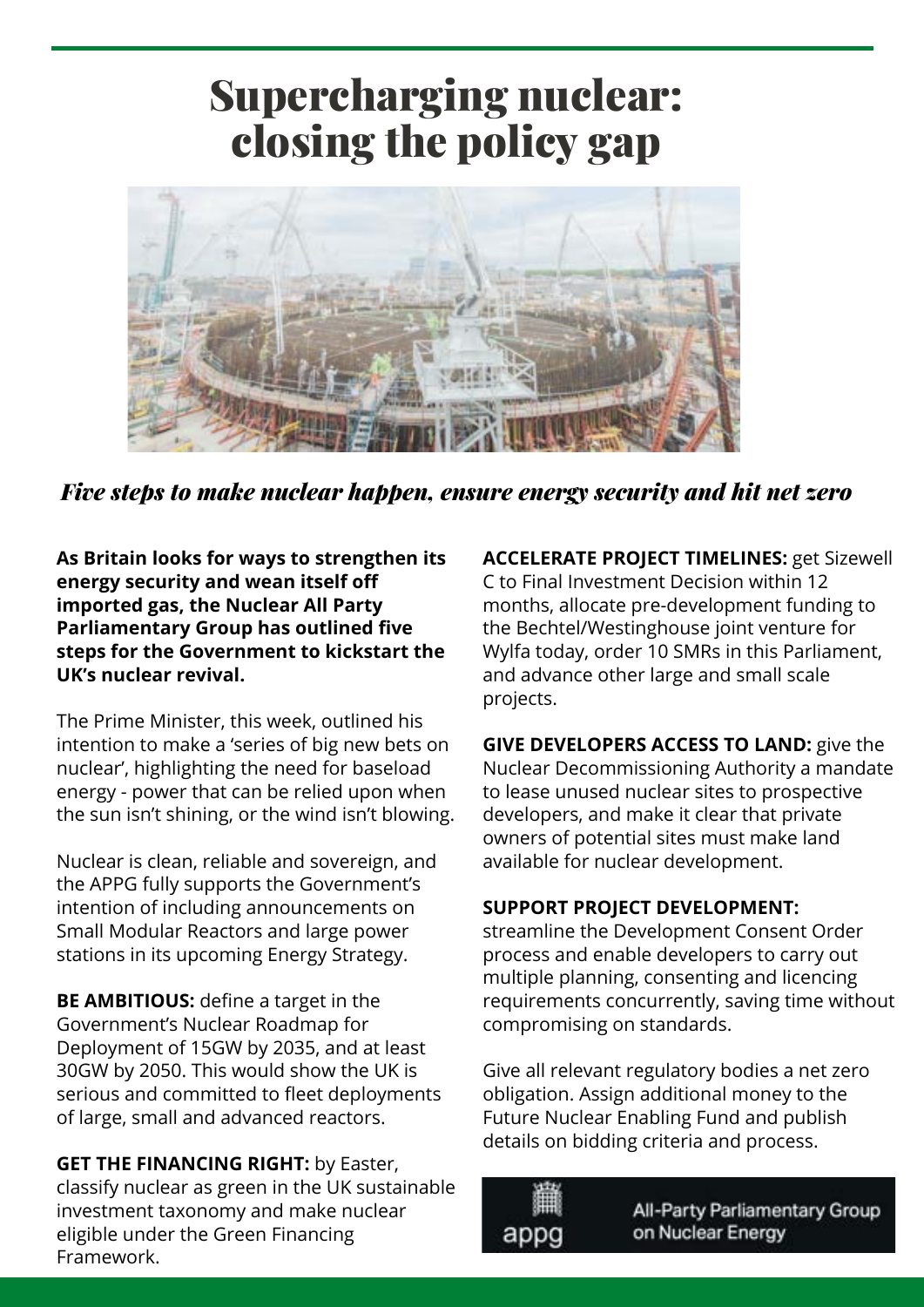### Mid Copeland GDF Community Partnership on hand to answer communities questions



**Mid Copeland GDF Community Partnership is holding a series of events to talk about what a Geological Disposal Facility could mean - with experts answering questions on the subjects which matter most to local people.**

Following feedback from three weeks of dropins held in March, these larger scale events will focus on the areas people said they would like to hear more about – including geology, the GDF siting process and Community Investment Funding.

Gillian Johnston, Community Engagement Manager for the Community Partnership, said: "We had really good discussions with people during those three weeks which included many different subject areas. People asked us questions, brought some concerns and also spoke about the opportunities.

"We also asked people what particular areas they wanted to hear more about - to continue those discussions. Among those was the suitability of the local geology, what would happen during the siting process and the £1million Community Investment Funding.

"At these upcoming events we will have people who can answer further questions and have some more in-depth discussions, so please come along."

#### **The events are as follows:**

- Wednesday, May 18: Beckermet Reading Rooms, 12-5pm
- Thursday, May 19: Seascale Golf Club, 12-7pm
- Friday, May 20: Gosforth Public Hall, 12- 6pm Saturday,
- May 21: Thornhill Social Club, 10am-3pm

A GDF is an underground facility designed to safely and securely dispose of higher activity radioactive waste. Community Partnerships are long-term groups made up of local people, the GDF developer and local authorities to consider the possibilities of hosting a GDF within an identified Search Area.

Deep geology beyond the coast is being considered for siting the underground elements of a GDF. This means a surface facility on, or near, the coast would provide access to a disposal area deep in rock beyond the coast.

If a suitable site is found in Copeland – a process which could take 10-15 years – a decision to develop a GDF in Mid Copeland could not be taken until the community in the electoral wards directly affected has had a say and taken a positive Test of Public Support.

The GDF programme requires both a suitable site and a willing community.

The Community Engagement Team will be at the Cumbrian Traders' Market in St Nicholas' Gardens, Whitehaven, on May 27.

For further information on the events, geological disposal and the Mid Copeland GDF Community Partnership please click here.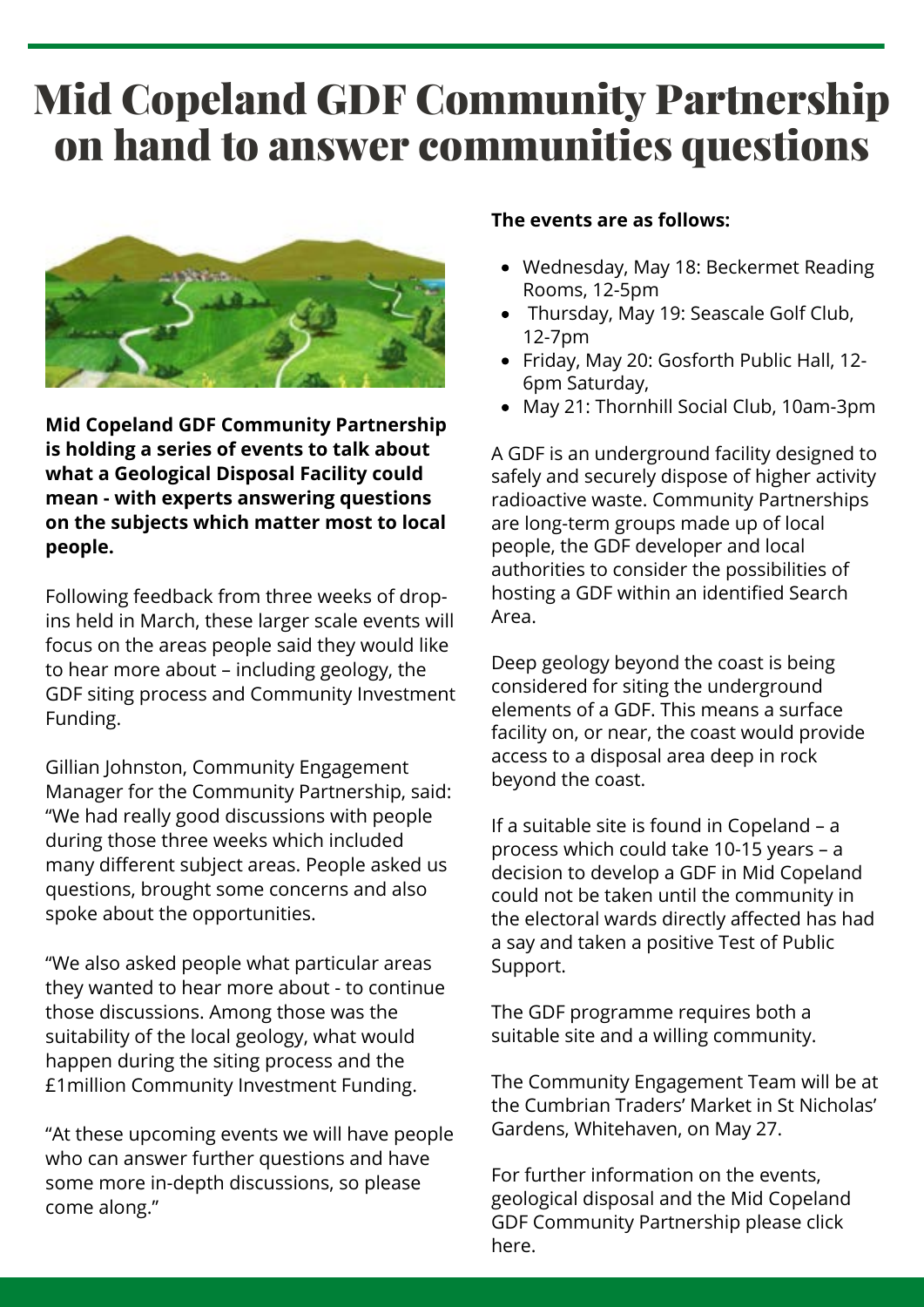### Community projects awarded grant funding from the Mid Copeland GDF Community Partnership



**Community projects have been awarded grant funding from the Mid Copeland GDF Community Partnership as the area takes part in the search for a suitable site to build a Geological Disposal Facility (GDF).**

Formation of the Partnership has given access to £1million Community Investment Funding per year from the GDF programme as discussions progress around what a facility could mean locally.

The Search Area includes the electoral wards of Gosforth & Seascale and Beckermet.

#### **Three projects to benefit from the first round of funding are:**

• £47,801 for a revamp of the BMX Pump Track at Seascale

• £9,576 to the Beckermet Reading and Recreation Rooms to develop refurbishment plans

• £8,122 for an electronic scoreboard for Seascale Cricket Club

Seascale Parish Councillor Lizzie Mawson, who applied for funding for a revamp of the village BMX Pump Track, in Seascale, said: "It's absolutely wonderful to have the funding for this local facility – the children and young people come from far and wide to use it. This grant will enable us to do much needed work that we have been trying to do before the track falls into disrepair.

"This will mean we can resurface the track, provide fencing, pedestrianise the area, improve the seating and provide litter bins. It's brilliant news for the community."

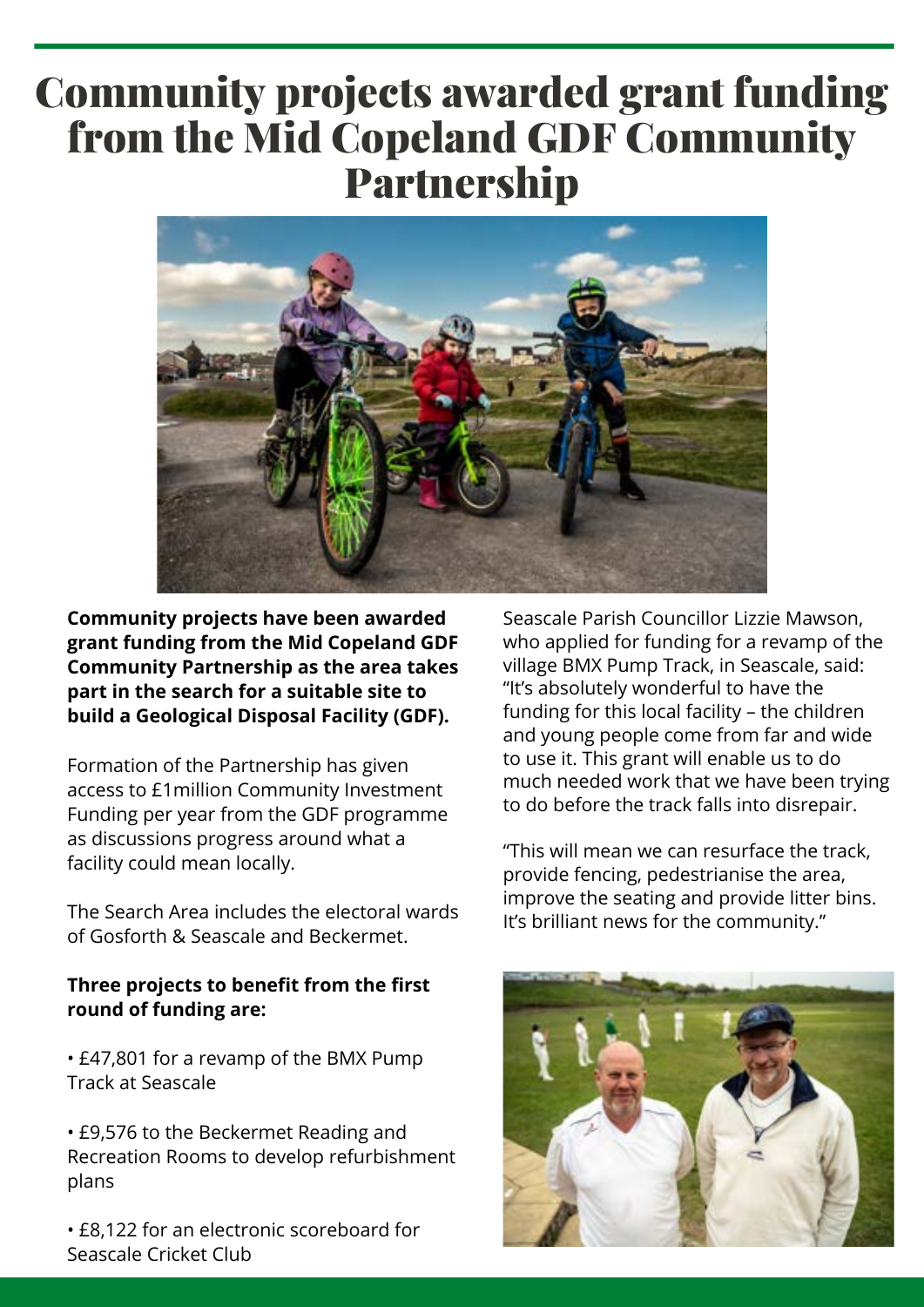### Advanced Fuel Cycle Programme highlighted at showcase event



**NNL held an event to showcase its Advanced Fuel Cycle Programme (AFCP), which represents the biggest investment in future nuclear fission fuel cycle research in a generation.**

A lot of this work is carried out at NNL's Central Laboratory in West Cumbria – a £250 million state-of-the-art nuclear research facility. NNL is leading on this vital work as part of the BEIS Energy Innovation Programme, to build the UK's sovereign capabilities in the manufacture and recycling of fuels for the next wave of nuclear technologies.

Through its uniquely collaborative model, AFCP unites the expertise, facilities and knowledge of over 100 organisations not just domestically, but also worldwide.

Held on March 31 at the Preston Marriott Hotel, NNL hosted world-leading researchers, business, supply chain and government officials to celebrate the success of AFCP, delivered through a collaboration with BEIS highlighting the role that nuclear can play in reaching net zero by 2050.

In total, 220 delegates were in attendance, with speakers from NNL, the International Atomic Energy Agency (IAEA), Urenco and BEIS all taking centre stage to deliver keynotes.

An official tour of some of the facilities supported by AFCP was also given to BEIS at NNL's Preston Laboratory, including NNL's pioneering work in the development of a UK Coated Particle Fuel R&D capability.

The programme is accelerating the UK's net zero ambitions, maximising domestic opportunities for jobs and growth and supporting the global clean energy transition. Over the past three years, AFCP has leveraged over £130 million in investment across national and international programmes to drive nuclear fuel cycle innovation, ensuring we have the capabilities to underpin advanced nuclear technologies (ANTs).

Advocating the most inspirational initiatives and developments in advanced fuels and clean energy, the AFCP Showcase recognised outstanding achievement, teamwork and collaboration. Technical breakouts and a poster competition covered coated particle fuel, accident tolerant fuel and aqueous recycle, as well as future fuel cycles requiring fast reactor fuels and pyroprocessing.

Nick Barron, NNL's Technology Manager who led the Coated Particle Fuel breakout session and also oversees the Fast Reactor Fuels project, said: "It was great to have the opportunity to present what the teams have been working on during the pandemic to a live audience, bringing the science to life.

"The work we do across NNL's facilities, including at Central Lab at Sellafield, is important because it provides the UK with the active facilities it requires to support decommissioning of the UK's nuclear legacy. It also gives us an opportunity to conduct impactful research to underpin future fuel cycle and ANT deployment to help meet the UK's Net Zero ambitions, while at the same time developing the next generation of nuclear scientists."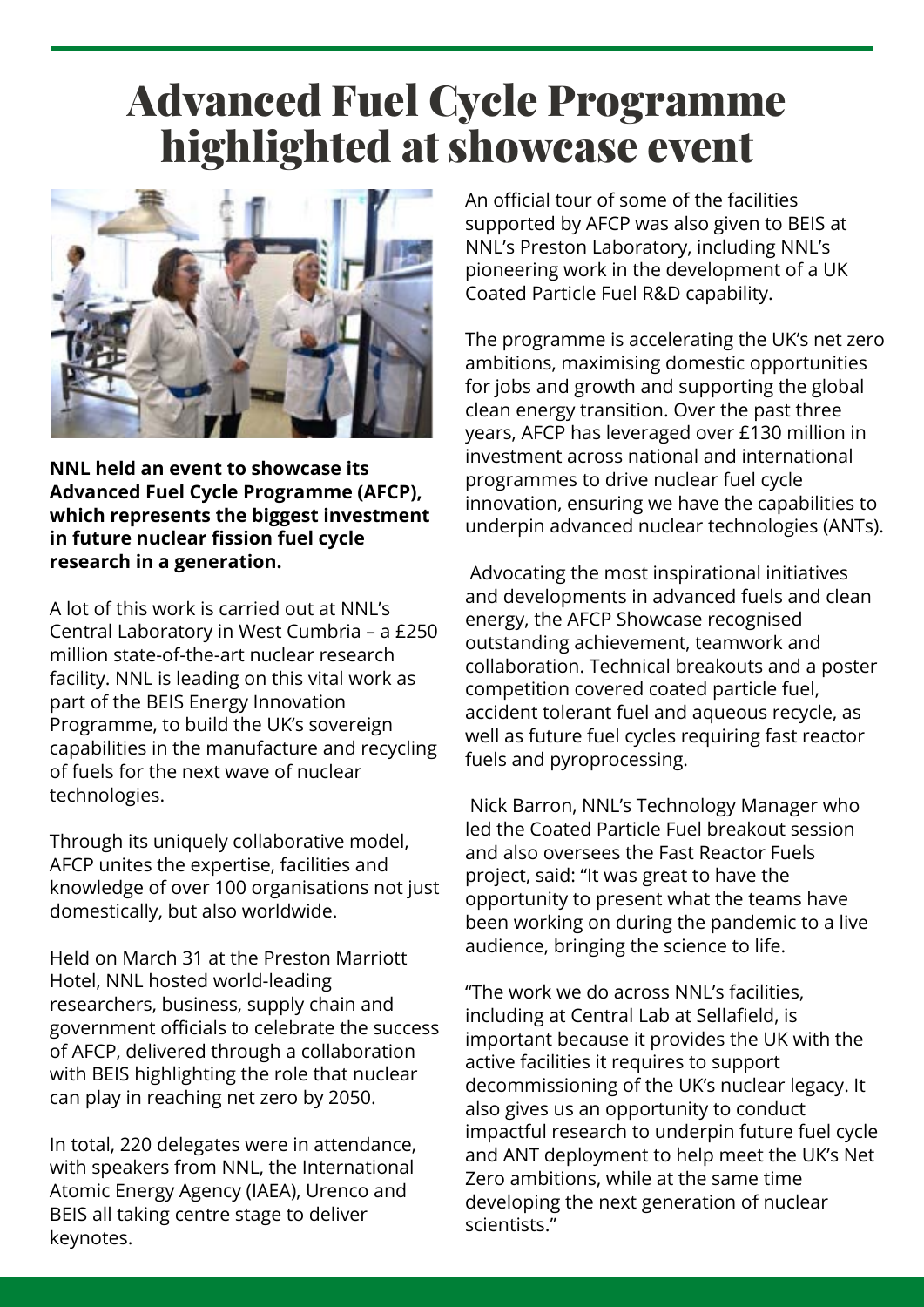### Next generation of West Cumbrian nuclear talent receives double success at Nuclear Skills Awards



**WINNER! GRADUATE OF THE YEAR** James Dewar, **National Nuclear Laboratory** 

**Two skilled nuclear professionals from West Cumbria were highlighted as stars of the future at the UK Nuclear Skills Awards 2022 - a high-profile dinner attended by hundreds of nuclear industry leaders, award nominees and their friends and families.**

The National Nuclear Laboratory (NNL) had no fewer than three nominees, two of which were winners on the night. One of them twice over.

Kerry Jackson, a Scientific Apprentices based on site at Sellafield, was shortlisted in the category of Advanced Apprentice of the Year.

She fought off stiff competition to be named as the winner in that category, and then went one better - winning the overall title of Nuclear Apprentice of the Year, the final award of the night and a tremendous accolade!

James Dewar, an NNL graduate based at Workington, was named as the winner of the Graduate of the Year Award – making it an amazing four years in a row that an NNL graduate has won an award.

Henry Preston began the winning streak when he was named Science Graduate of the Year in 2019, Amr Salah won Engineering Graduate of the Year in 2020, and then Sam Lyons was victorious last year, when the two categories were combined.

Emin Veron just missed out on making it a hat-trick of NNL wins, when he was named as a runner-up in his category of Innovation in People and Skills Development / ED&I Inspirational Role Model, which was won by Sandra Scrambler of Westinghouse.

Many congratulations to all three NNL nominees, and to their colleagues who have worked with and supported them on their career journeys so far. All three clearly have great futures ahead of them!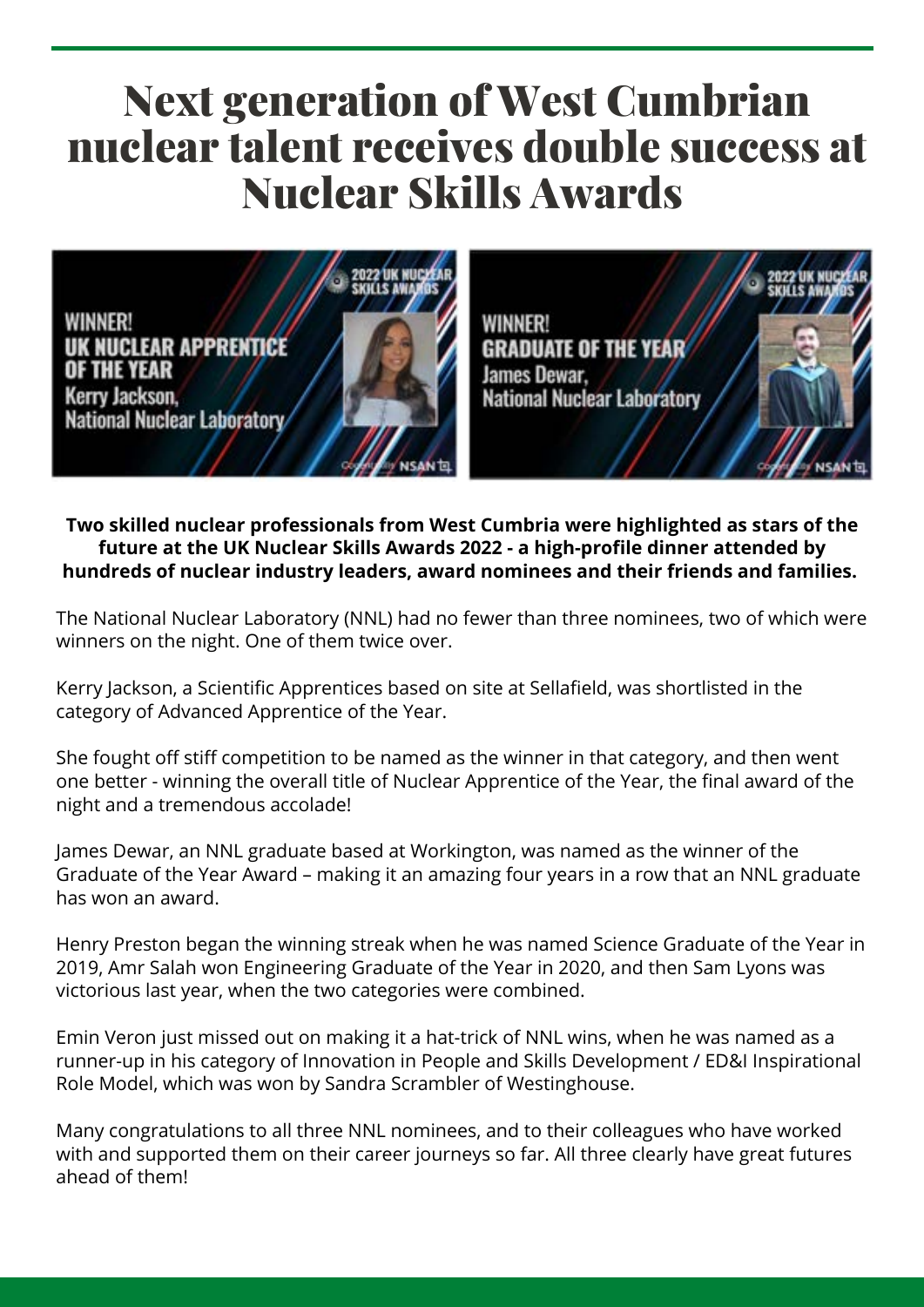### News In Brief

### Sellafield construction project brings in new digital experience



**One of Sellafield's largest major projects is successfully using digital modelling to accelerate project delivery.**

The construction site for the Sellafield Product and Residue Store Retreatment Plant (SRP) has brought in an immersive digital experience called BIM – which stands for Building Information Modelling.

BIM has been used on our projects for a while now, creating interactive 3D plans to guide construction work. The new system provides a 'BIM cave' in the project's open plan office area.

Steve Harnwell, head of Sellafield Product and Residue Store Retreatment plant, Sellafield Ltd, said: "The BIM cave allows 3D modelling and 4D planning to be executed 'live' on the site and enhances the project's daily 'line of sight' planning by allowing people to visualise the plan and interfaces.

"This leading step is already resolving interface clashes and provides a better understanding for our workforce and supply chain. This is another advancement for deployment of BIM on Sellafield projects."

For the full article, please click **[here.](https://www.gov.uk/government/news/sellafield-construction-project-brings-in-new-digital-experience)**

### Lee Grears appointed as new BECBC Board Chair

**BECBC has announced the appointment of Lee Grears, founder and Managing Director of award-winning Inspection, NDT and Destructive Testing and Training Company Responsive Ltd, based in Workington, as a new Board Chair.**

Lee was voted onto the board in 2021 and elected to lead the board in 2022. Lee has a vested interest in Cumbria and its future prosperity for future generations. With a keen passion for business clustering Lee believes collaboration is the best way to ensure growth and sustainability, not just in Cumbria, but also the wider North.

#### **Please click [here f](https://www.becbusinesscluster.co.uk/news/lee-grears-appointed-as-new-becbc-board-chair)or the full article.**

#### Delkia secures major nuclear contract on 20-year framework



**Cumbria-based engineering and technology firm Delkia has landed one of the first major packages of work from the multibillion framework Programme and Project Partners (PPP) for Sellafield.**

The framework is made up of five major partners, including Sellafield Ltd, Morgan Sindall, Doosan Babcock, KBR and Jacobs Clean Energy, to support on major capital projects at the Sellafield nuclear site. Full article **[here](https://www.delkia.co.uk/post/delkia-secures-major-nuclear-contract-on-20-year-framework)**.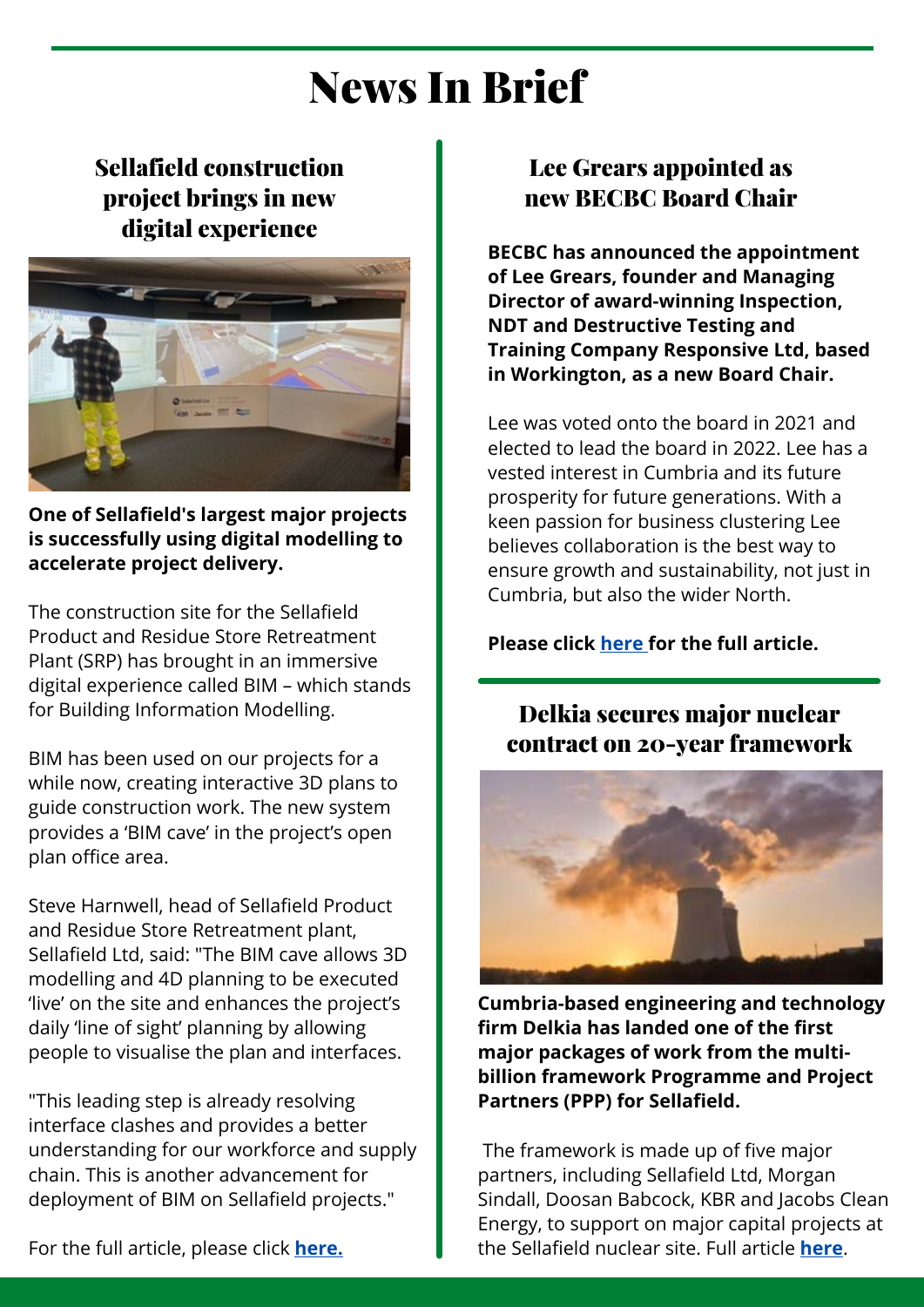#### Prima Uno Wins The UKAEA Fusion Project Delivery Framework Contract



**The West Cumbrian team at Prima Uno have recently won a four-year contract to support the United Kingdom Atomic Energy Authority (UKAEA) in their goal 'to lead the delivery of sustainable fusion energy' on behalf of the UK Government.**

Prima Uno was one of six successful suppliers selected for UKAEA's Project Delivery Services Framework.

Companies working on the Project Delivery Services Framework will be contributing to several UKAEA programmes including STEP (Spherical Tokamak for Energy Production) which aims to deliver a prototype fusion energy plant and a path to the commercial viability of fusion.

Fusion energy has the potential to deliver safe, sustainable, low carbon energy for generations to come based on the same processes that power the sun and stars.

The contract, due to commence in the Spring of 2022, is to provide professional staff to support the UKAEA's Programme and Project Management Office, as part of a Project Delivery Services Framework contract.

Programme and Project Partners announce winners of third multi-million pound framework



**Innovation in awarding long-term work packages is continuing at the Sellafield site, with the Programme and Project Partners appointing its next partners to support transformation and a lasting legacy for future generations.**

The partners have appointed Balfour Beatty Kilpatrick and Doosan Babcock to deliver the mechanical and pipework requirement, through a framework agreement worth £112 to £237 million, over the life of the programme.

The mechanical and pipework package is the third key delivery partner framework to be awarded by the partners as part of a major programme spanning the next 18 years.

The framework has been procured under a new multi project procurement model which encourages long-term collaboration throughout the supply chain, enhanced project delivery, and paves the way for greater economic and social impact in the West Cumbria region.

This new model will see the appointment of key delivery partners to deliver work packages covering everything from building fit out, groundworks and general civils to steelwork and cladding. Full article **[here.](https://www.gov.uk/government/news/programme-and-project-partners-announce-winners-of-third-multi-million-pound-framework)**

**Please click [here f](https://primauno.co.uk/uncategorized/prima-uno-wins-the-ukaea-fusion-project-delivery-framework-contract/)or the full article.**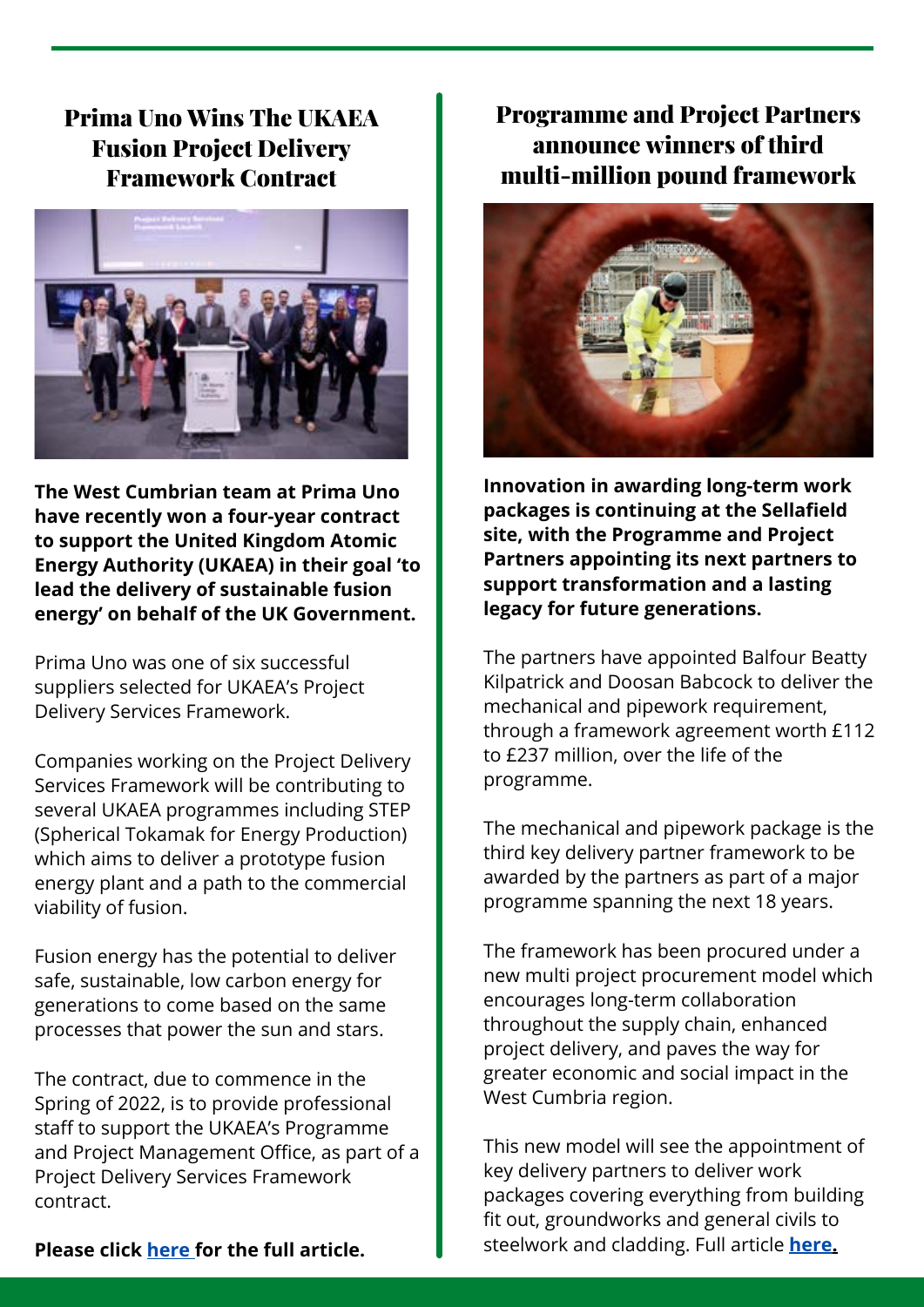### Work to restore historic Whitehaven lighthouse complete



#### **A project to restore one of Whitehaven's iconic 19th century lighthouses is now complete.**

Whitehaven Harbour Commissioners has been overseeing the project to bring the North Pier and West Pier lighthouses back to their former glory.

The project is being funded mostly from Sellafield Ltd's SiX (social impact, multiplied) programme, as well as in-kind donations from individual people and companies.

Gary McKeating, Head of Community and Development, Sellafield Ltd, said: "We're very pleased to have played our part in returning these iconic local landmarks to their former glory.

"A key priority of our social impact, multiplied programme is helping to ensure our communities thrive, and preserving and enhancing community assets is an important part of this.

"Most of the work has been done by local contractors to deliver something that can now be enjoyed by residents and visitors for many more years to come.

"I'm extremely grateful to them and all the partners that have supported this fantastic project."

Work on the West Pier structure is now finished, including replacing the roof structure and windows, cleaning and repainting the exterior paintwork, repairing the internal and external ironworks and replacing the beacon. Doors and a new cable supplying power to the lighthouse have also been installed.

It is hoped that work will finish on the North Pier Lighthouse by May, including repainting and restoring the metalwork, as well as putting the new beacon in place.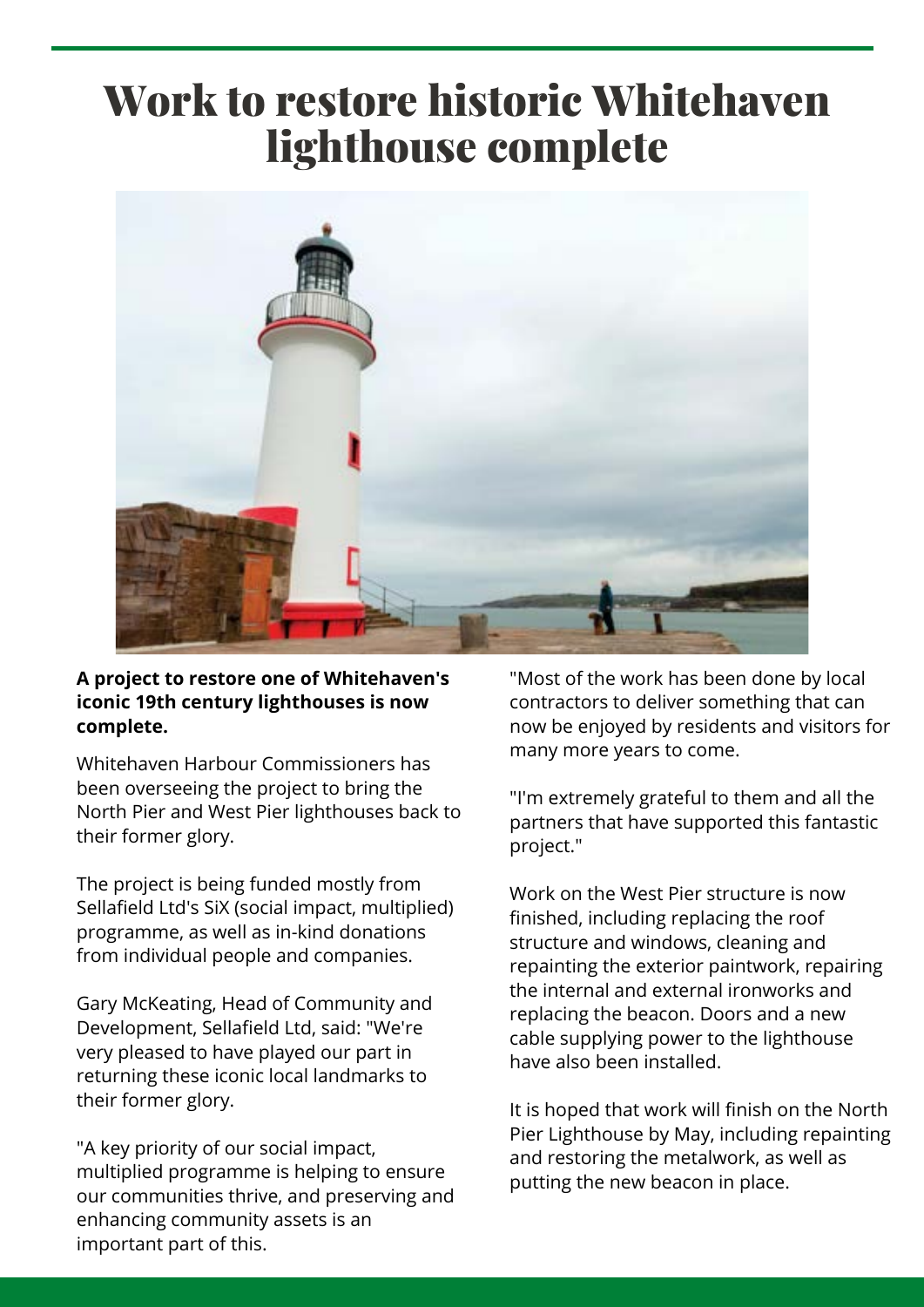

#### *[Government in talks to build 'hundreds' of mini-nuclear reactors across UK](https://www.telegraph.co.uk/business/2022/04/02/government-talks-build-hundreds-mini-nuclear-reactors-across/)* The Telegraph

*[Nuclear power is safe and gets cheaper the more we embrace it – we need to get past its PR](https://inews.co.uk/news/science/nuclear-power-safe-cheaper-uk-embrace-it-1570802) problem* I News

*[Elon Musk calls for nuclear power expansion and offers to eat food grown near reactors](https://www.independent.co.uk/news/world/americas/elon-musk-nuclear-power-food-b2030409.html)* The Telegraph

*[Fund to secure our energy supply and boost cutting-edge nuclear projects opens for business](https://www.gov.uk/government/news/fund-to-secure-our-energy-supply-and-boost-cutting-edge-nuclear-projects-opens-for-business)* Gov.uk

> **[UK's nuclear power push will add to energy bills, ministers say](https://www.bbc.co.uk/news/uk-politics-61431305)** BBC News



### Key Nuclear Messages

One large-scale station can power Cumbria 8 times over

- Nuclear has saved the UK six years' worth of emissions, 2.3 billion tonnes, far more emissions than any other source
- By 2030, we are losing stations that can power around 13 million homes  $\bullet$
- The UK will need four times as much clean power, and 10 times as much clean energy, by 2050 to hit net zero
- Nuclear is the UK's only proven source of clean, always-on, emissions-free power, and the only source that can produce low-carbon power and low-carbon heat
- Nuclear is the most jobs-rich form of low-carbon energy: a large-scale project can sustain around 70,000 high-skilled, well-paid jobs